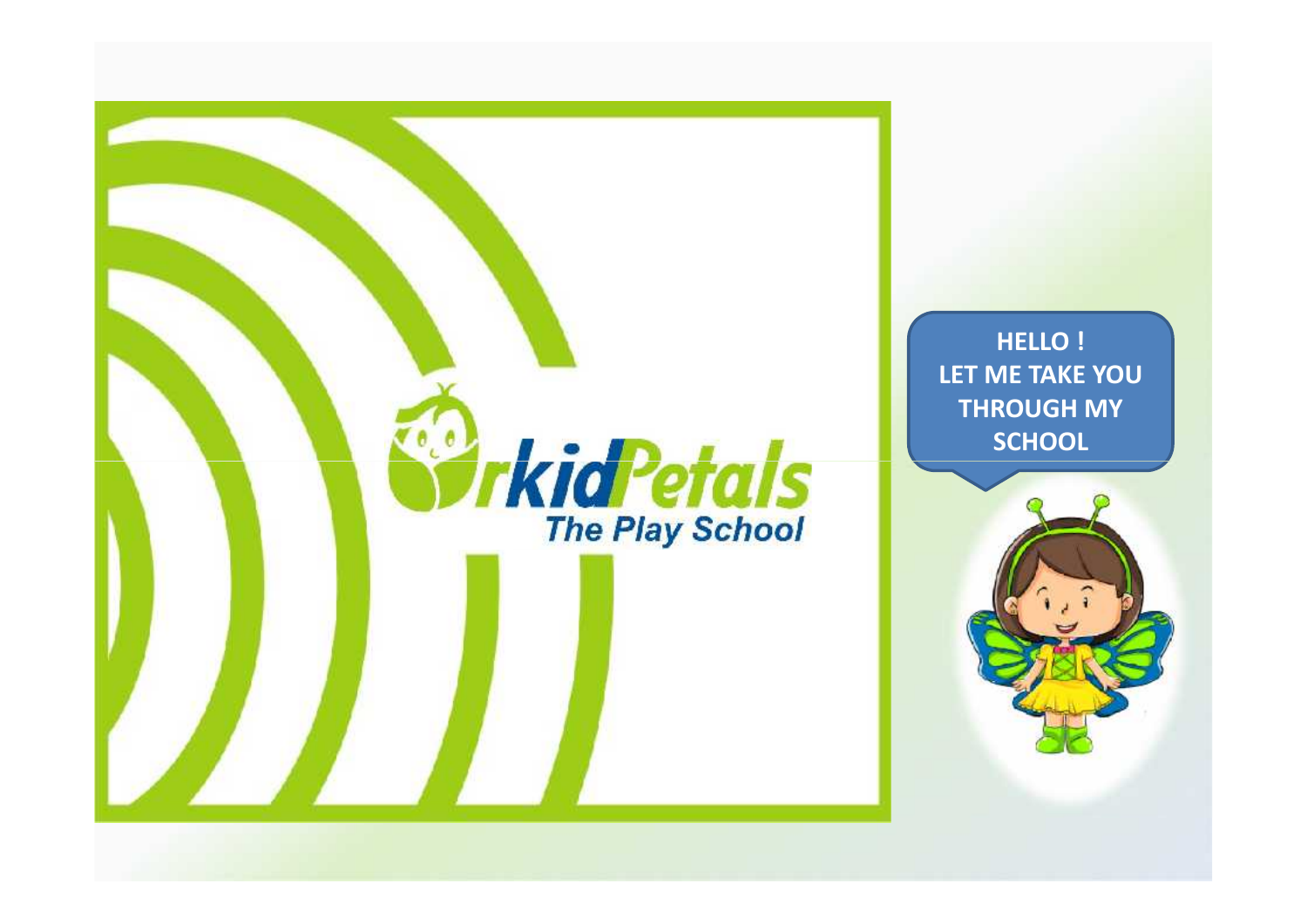

## A day at Orkid Petals :

- 1. HELLO EVERYONE
- 2. ASSEMBLY
- 3. LETS SING TO BEGIN A LOVELY DAY
- 4. LEARNING ROOM AND ACTIVITIES
- 5. ORKID WEEK SCHEDULE
- 6. YUMMY MEALS
- 7. LET'S PLAY

**EVERY DAY I FOLLOW A SCHEDULE, IT HELPS ME PLAN MY DAY BETTER**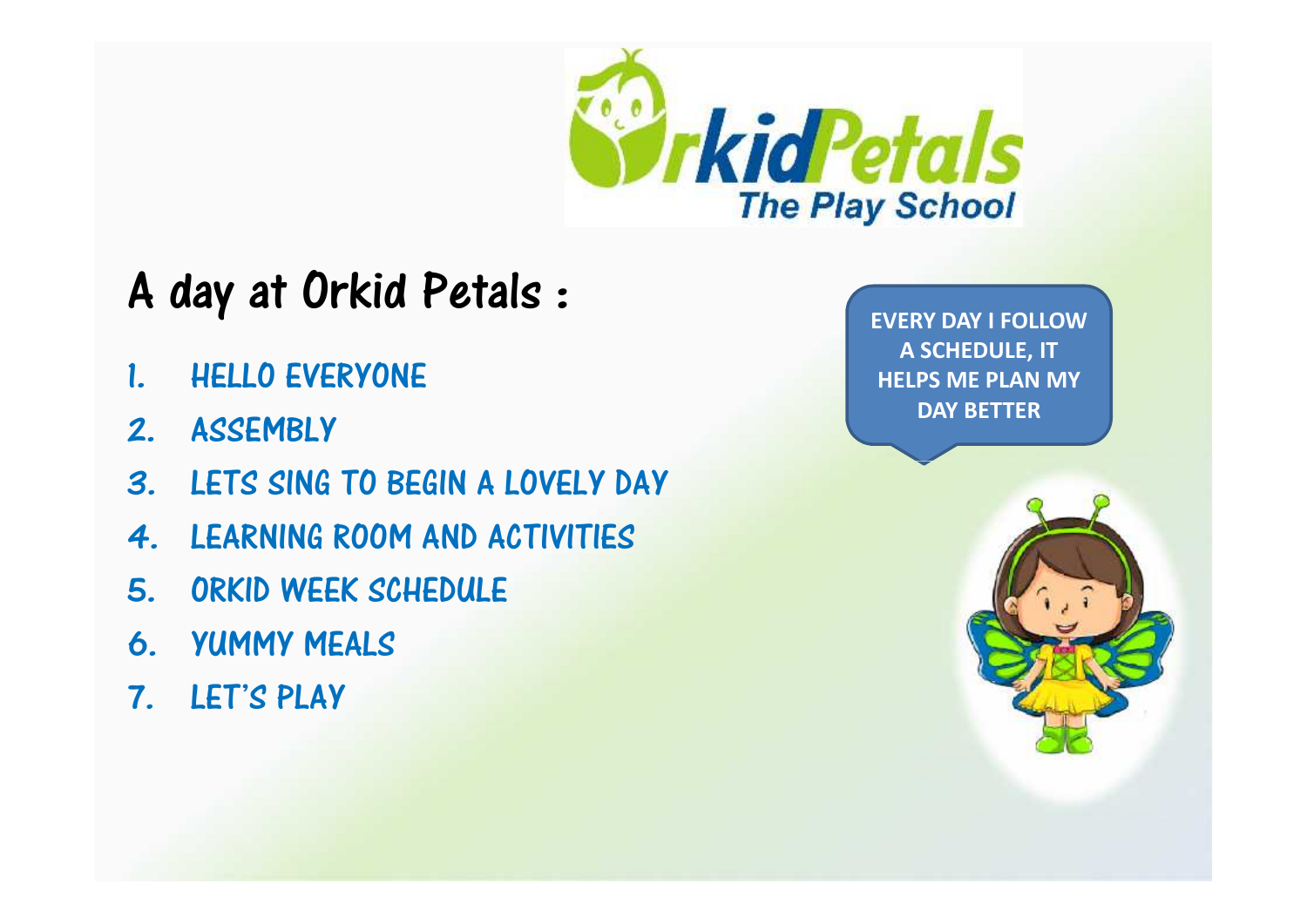

# Orkid Play Area :

- 1. SAND PIT
- 2. INDOOR PLAY GYM AND FITNESS AREA
- 3. OUTDOOR PLAY AREA
- 4. SPLASH POOL
- 5. TRAFFIC PARK
- 6. ACTIVITY CENTRE
- 7. TOY LIBRARY : Learn to Share
- 8. BALL POOL
- 9. CONCEPT CORNERS

Its fun to learn so many things as we play.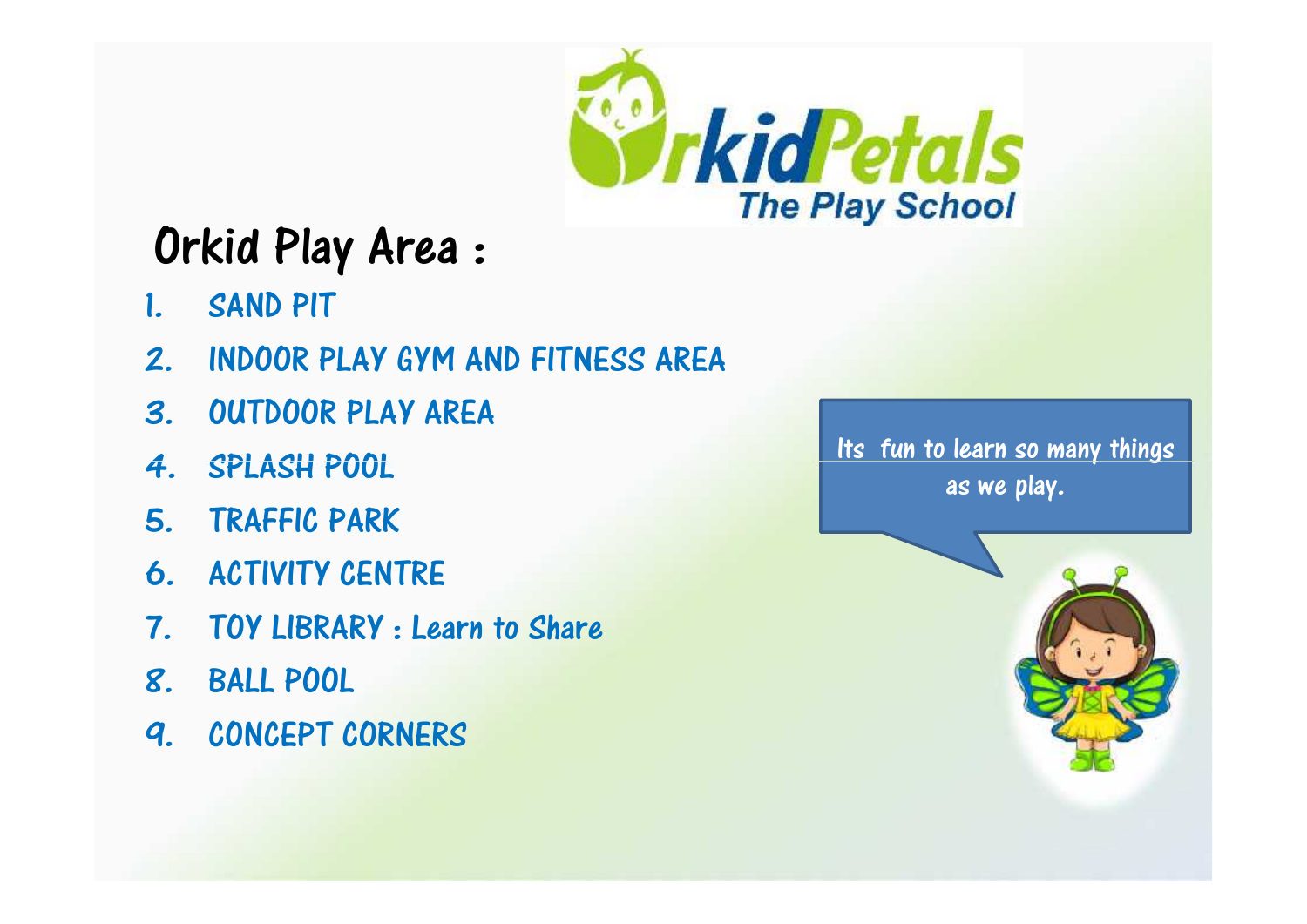

#### Because we care ..

- SAFETY is our primary concern : We have CCTVs installed in all public areas of the school.
- CHILD FRIENDLY TOILETS Toilets designed specially for the toddlers.
- CHILD TEACHER RATIO CHILD TEACHER RATIO
- FRESH AND HEALTHY SNACK PREPARATION
- HYGIENE IS A PRIORITY

Its fun to learn so many things as we play.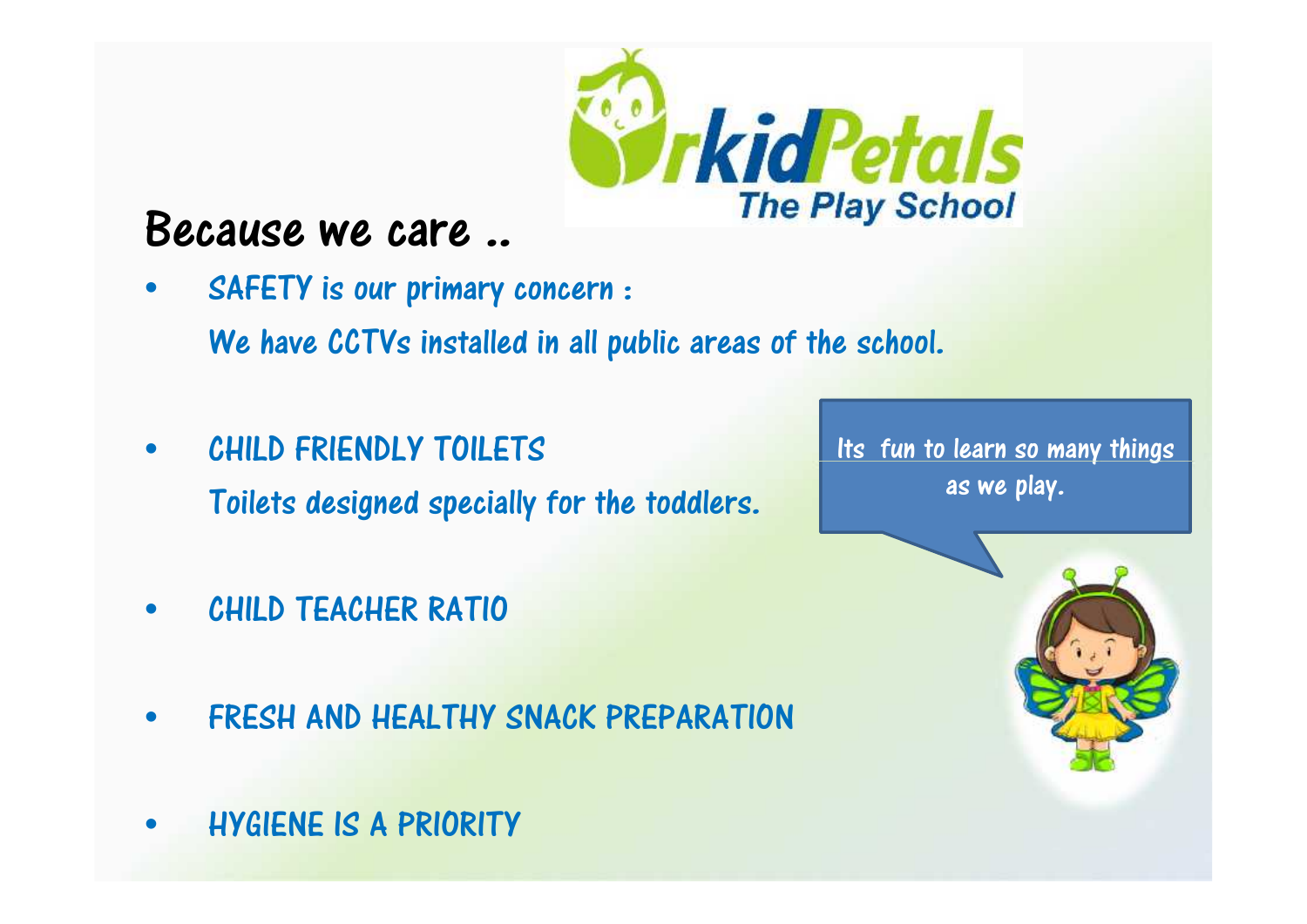

## An Orkid Week :



A holistic approach to ensure overall development of your child. Each week focuses on social, emotional, physical and intellectual enhancement.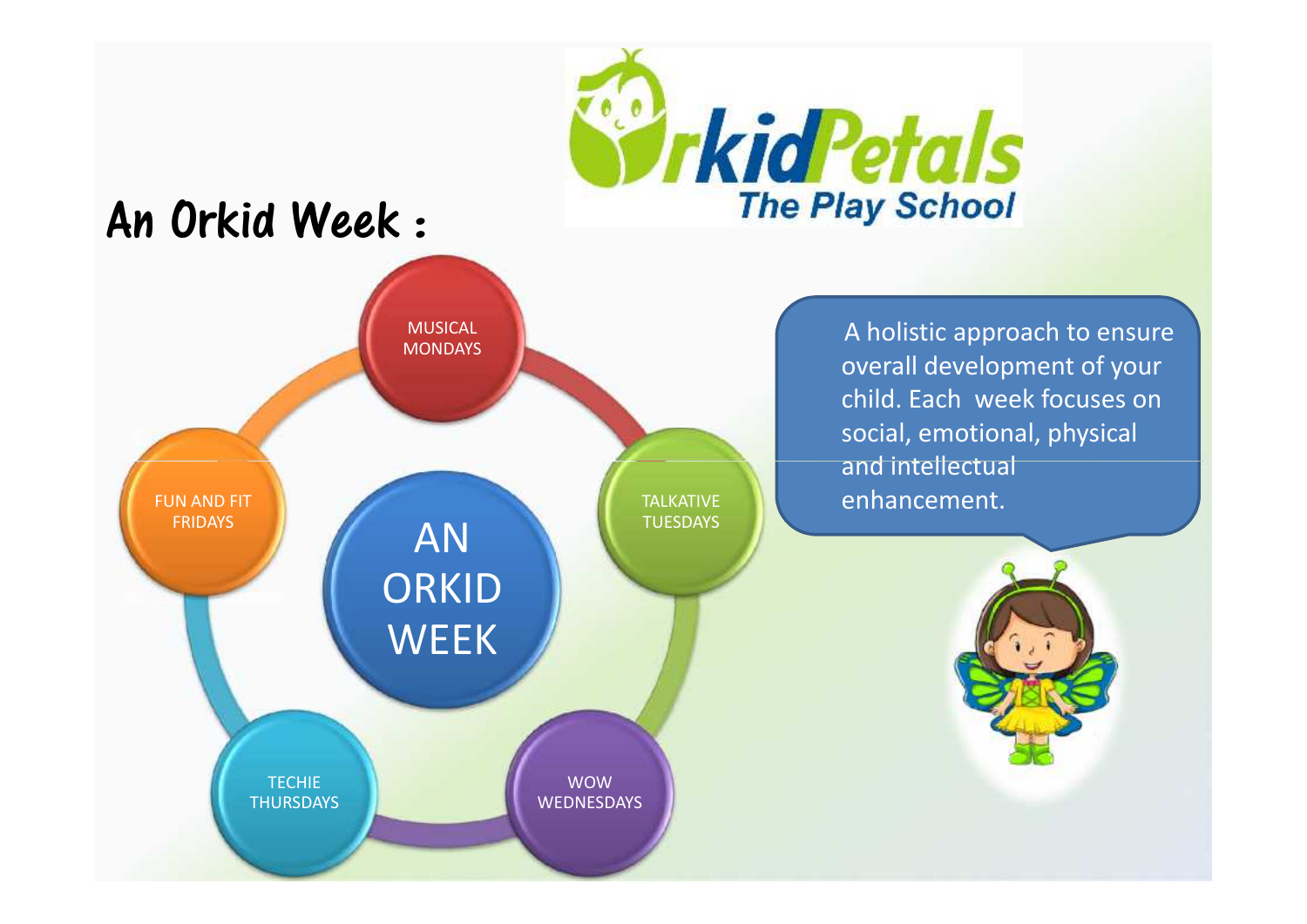

### Musical Mondays



Hurray! I love to begin my week with music and rhymes. We dance and sing to our favourite tunes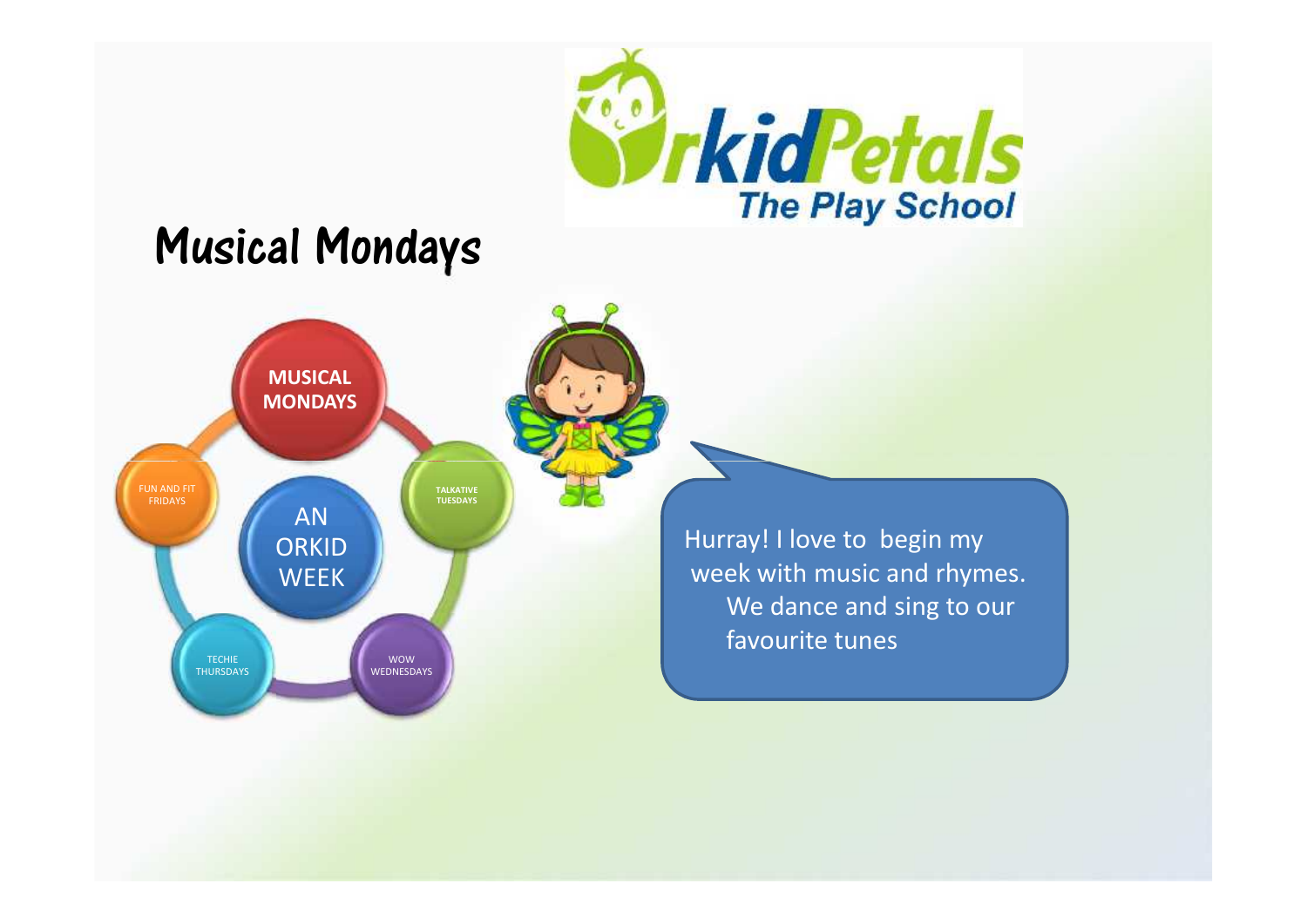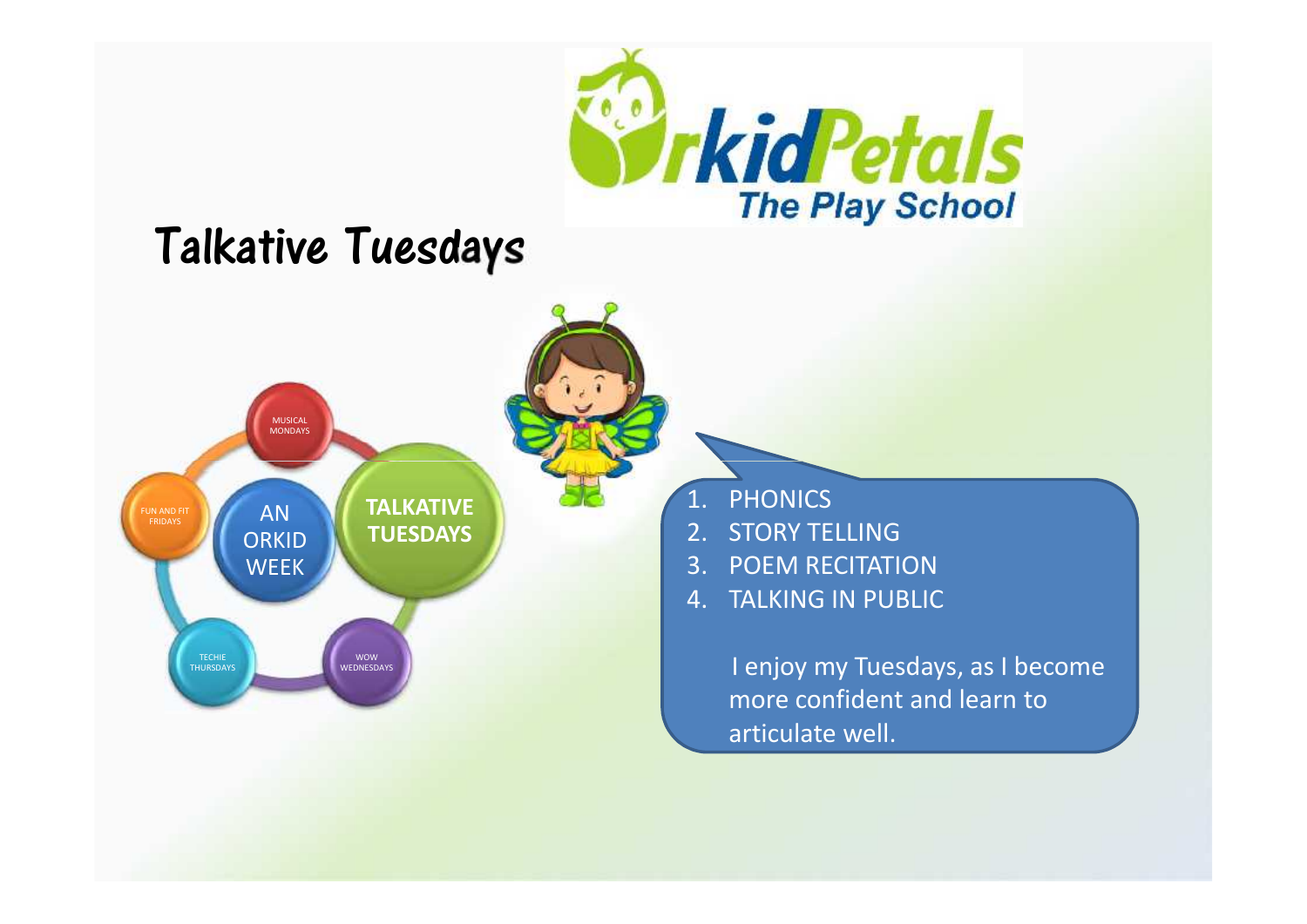

#### WOW Wednesdays

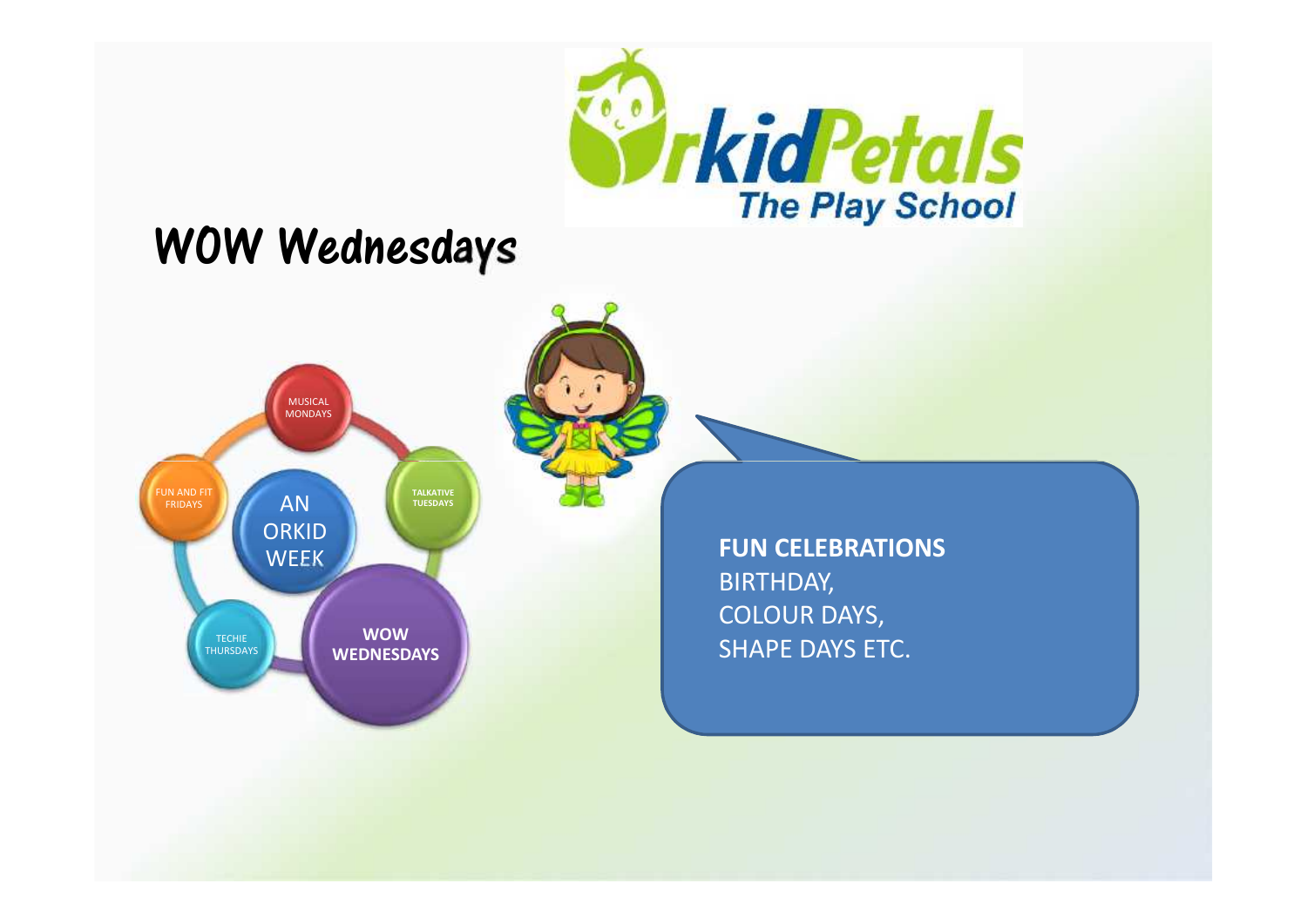

### Techie Thursdays



**TECHIE THURSDAYS** 1. AUDIO VISUAL SESSIONS 2. TABBY SESSIONS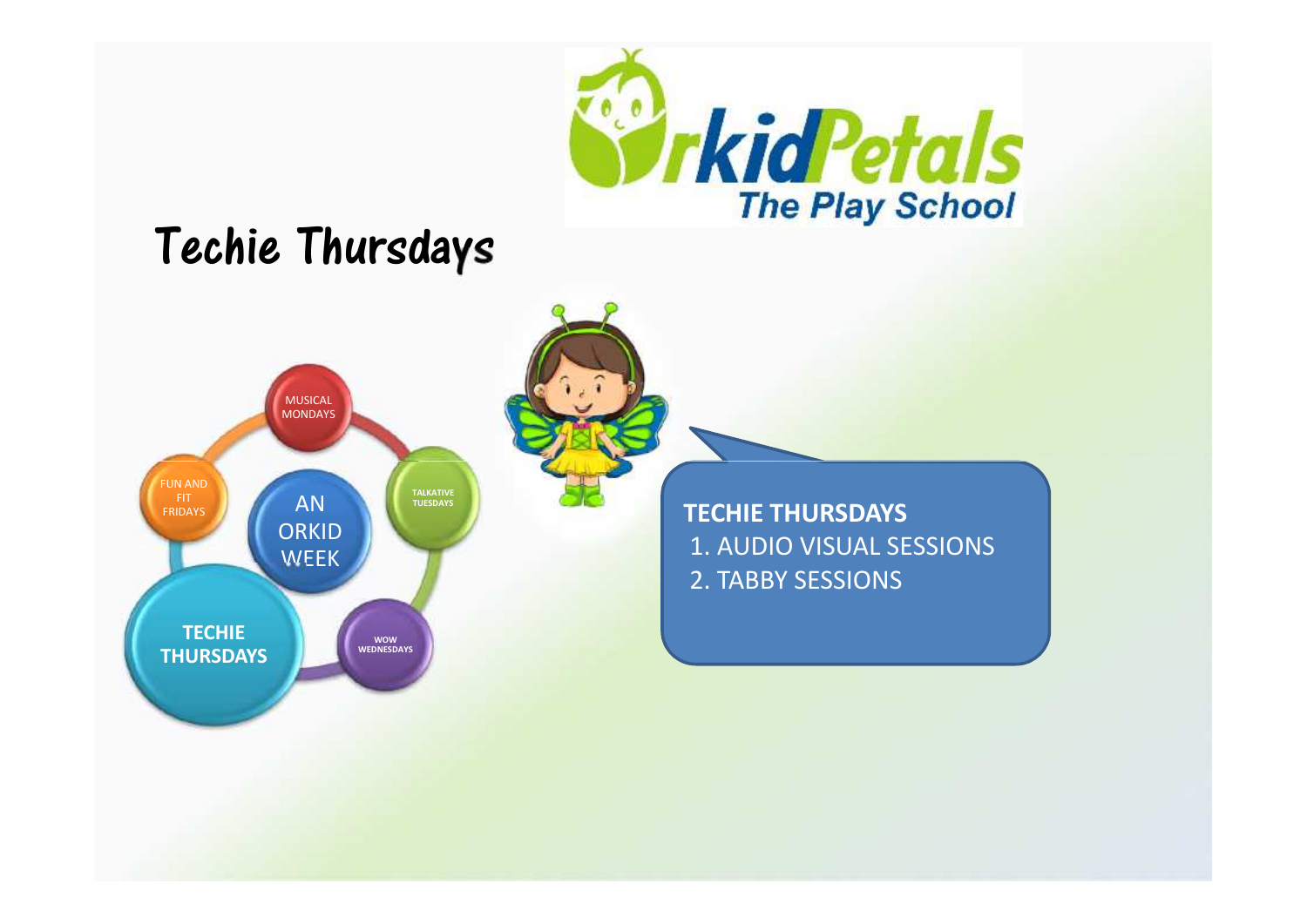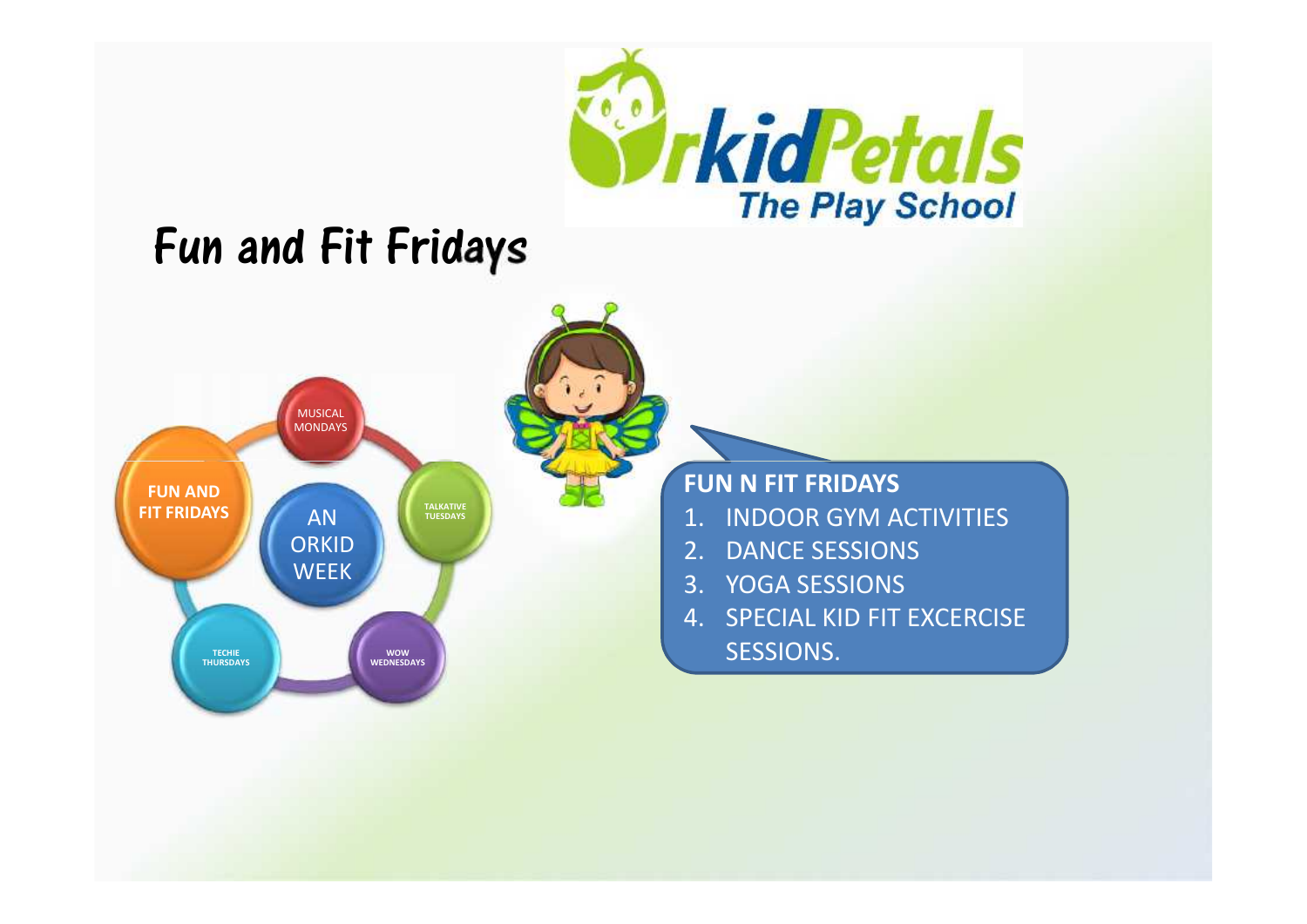

- 1. CELEBRATIONS :
	- 1. Mothers Day, Grandparents Day, Earth Day etc.
	- 2. Festivals and National Days.
	- 3. Birthdays.
- 2. FIELD TRIPS :
	- 1. Zoo, Church, Restaurants etc.
- 3. ANNUAL DAY

Celebrating joy with my friends doubles my happiness.